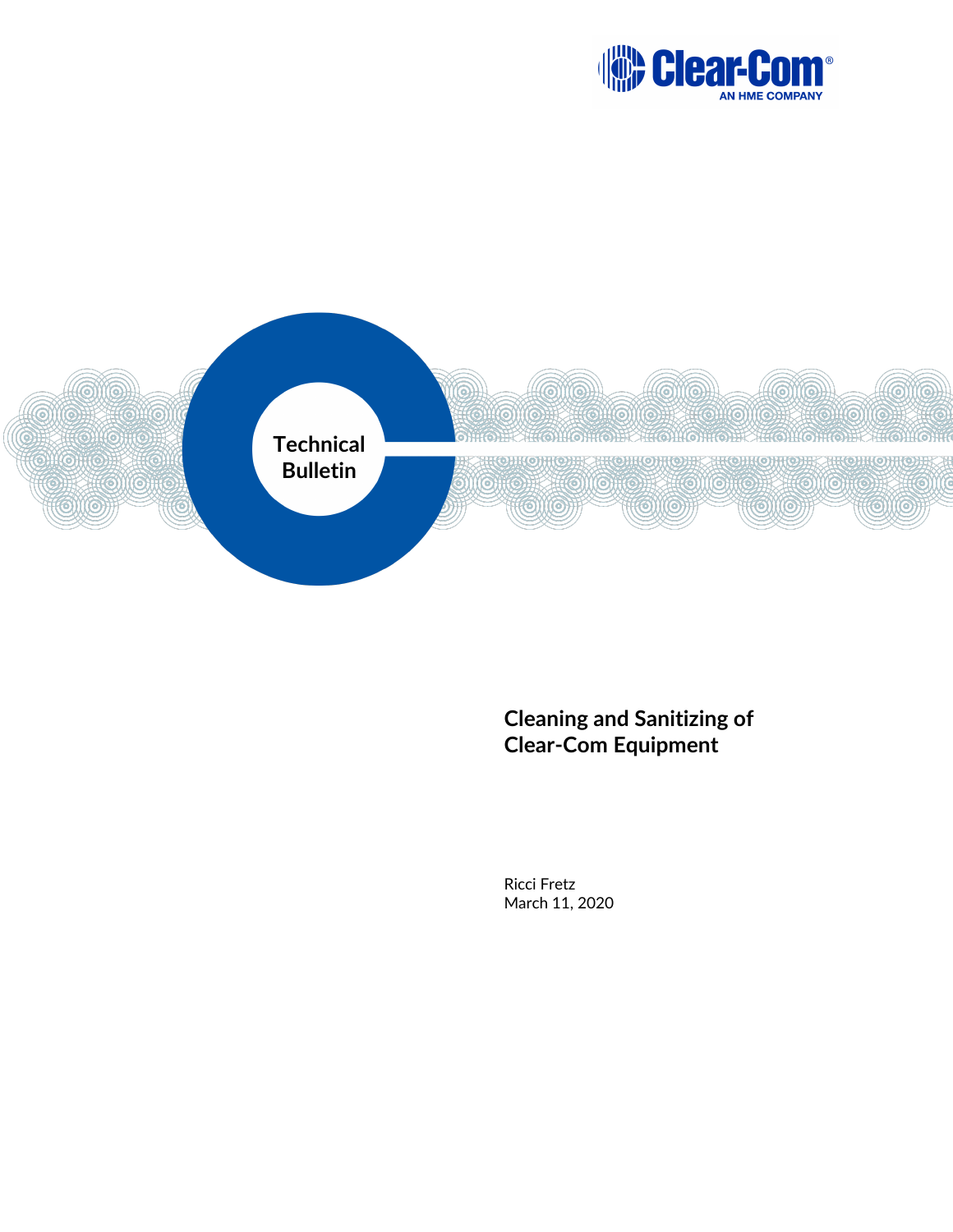

## **Cleaning and Sanitizing of Clear-Com Equipment**

The following provides guidelines and recommendations for the routine cleaning and sanitizing of Clear-Com equipment. These guidelines apply to external equipment surfaces only and do not apply to internal electrical / electromechanical surfaces. Some external equipment surfaces may not be accessible, such as small cracks and crevices, and, therefore, sanitization of the total surface area of equipment may not be attainable.

**The Goal of Sanitization**: According to the CDC, "sanitization" lowers the number of germs on surfaces or objects to a safe level; it does not eradicate all germs.

- A. **Safety:** If possible, turn off equipment, and if applicable, disconnect user panels, belt packs, headsets, microphones or control stations before cleaning. Precautions should be taken when cleaning, such as wearing gloves and ensuring proper ventilation.
- B. **Do Not Use:** Harsh or abrasive cleaners of any kind as Clear-Com products contain materials and surfaces that may be damaged or deteriorate prematurely.

Cleaners to avoid:

- Nail Polish Remover or any Acetone-based Solution
- Glass Cleaner
- Ammonia-based Cleaners
- Hydrogen Peroxide Cleaners
- Bleach-based Cleaners
- Abrasive or Powered Cleaners
- Disinfectant Wipes
- C. **Do Use:** A solution of one-part Isopropyl Alcohol and one-part water (preferably distilled). Once alcohol concentrations drop below 50%, usefulness for sanitizing drops sharply. Notably, higher concentrations of alcohol don't generate more desirable bactericidal, viricidal, or fungicidal properties.

## D. **Proper Cleaning:**

- If possible, **Turn Off and Disconnect** the device before you start cleaning and give it a wipe with a dry microfiber cloth to remove dust and dirt.
- **DO NOT spray** anything directly onto Clear-Com devices.
- **As You Wipe** the water-isopropyl solution should always be spritzed (sprayed) onto a microfiber cloth, then rubbed on the device. Make sure the cloth is damp but not wet.
- **Take Care** to avoid too much pressure and use a smooth, steady pressure to avoid damaging buttons, keys, displays or painted/unpainted surfaces.